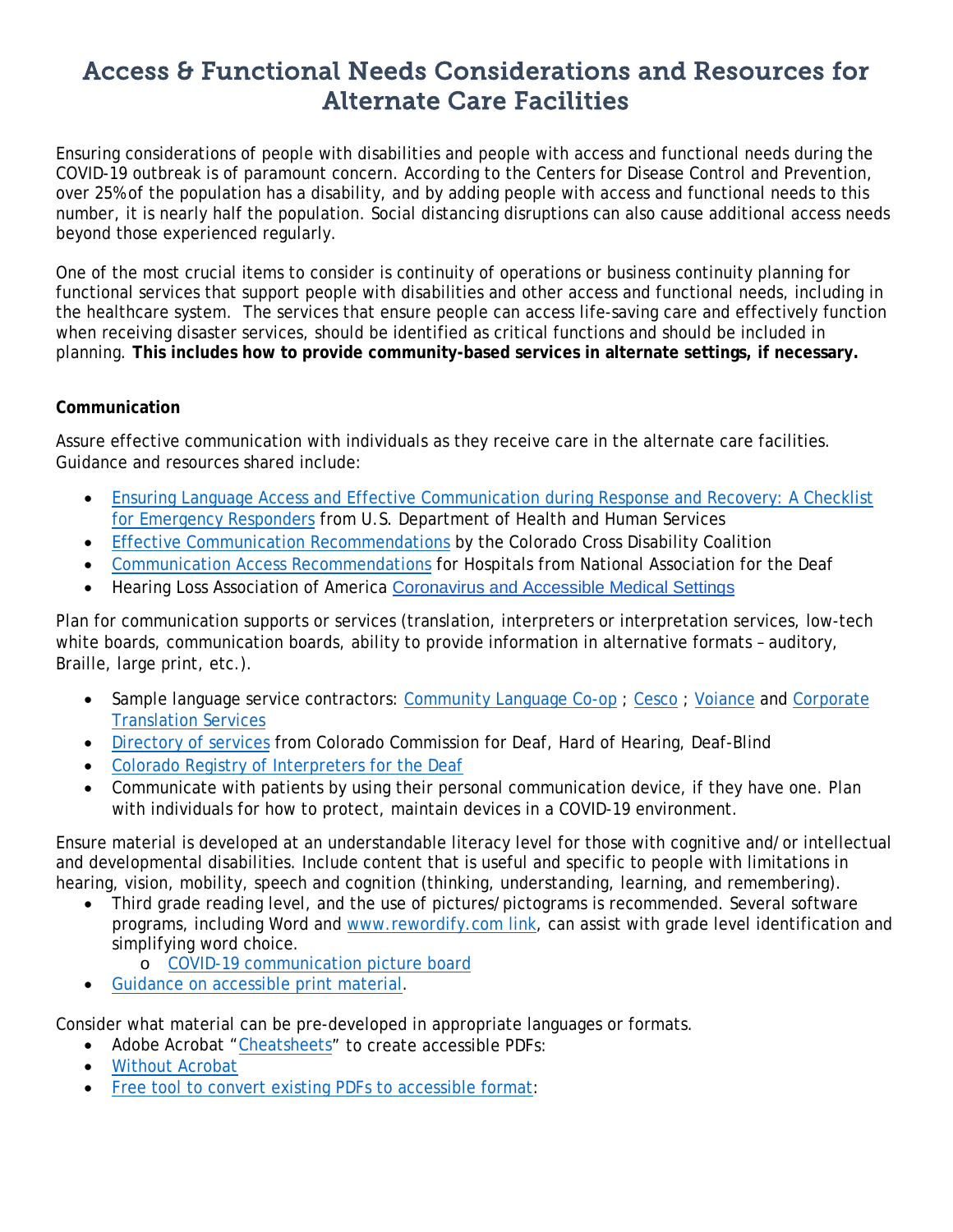## **Maintaining Health**

Tiers of the healthcare system must consider how to meet non-COVID-19 health and non-medical care needs that affect patients' functioning and effective reception of healthcare services during COVID-19. Medical staffing capacity is expected to be limited in various settings, so other strategies must be considered in planning.

Consider how to address personal assistance services in alternate care facilities. While visitation at healthcare facilities is often restricted, allowing the personal assistance services is a reasonable accommodation in many healthcare environments and often help provide access to care. How can healthcare providers best ensure that people with disabilities continue to receive disability support and services without interruption – including service animals and assistive devices - in COVID-19?

- Include individuals with disabilities, and/or their advocate, in all discussions throughout the accommodation process. Consideration must be given to their preferences.
- If ACF nursing staff capacity is limited, can nurse aids or other personal care assistants increase capacity to support certain tasks or major life activities (ADLs)?
- If staffing capacity impacts what accommodations are possible in alternate care facilities, ensure that these needs are being met in other tiers of the healthcare system.

Consider where services to address the following needs will be available across tiers of the healthcare system:

- Oxygen need/services
- Assistance with activities of daily living, including feeding
- Durable Medical Equipment or consumable medical supplies management (enteral feeding, IV infusion)
- Ambulation
- Pediatric care
- Behavioral Health crisis or management needs
- Medically Assisted Treatment (MAT) Services for substance use
- Dialysis needs/services
- Glucose management
- Pregnancy care
- Immunocompromised individuals that require isolation
- Other needs requiring direct care

[COVID Nursing Care Guidance from CU Anschutz Medical Center](https://nursing.cuanschutz.edu/coronavirus/covid-nursing-care) - The Recommended Training tab includes

- Provider Self-Care During Crisis
- Caring for Those with Low Mobility
- Nursing Delegation Disaster Care

#### **Independence**

Provide orientation to facilities for those with visual limitations

Provide information about accessible rest rooms, telephones, outside smoking areas and other important areas of the facility, including how to access services such as nurses, mental health, food and water, etc.

• Consider how to provide for special dietary needs